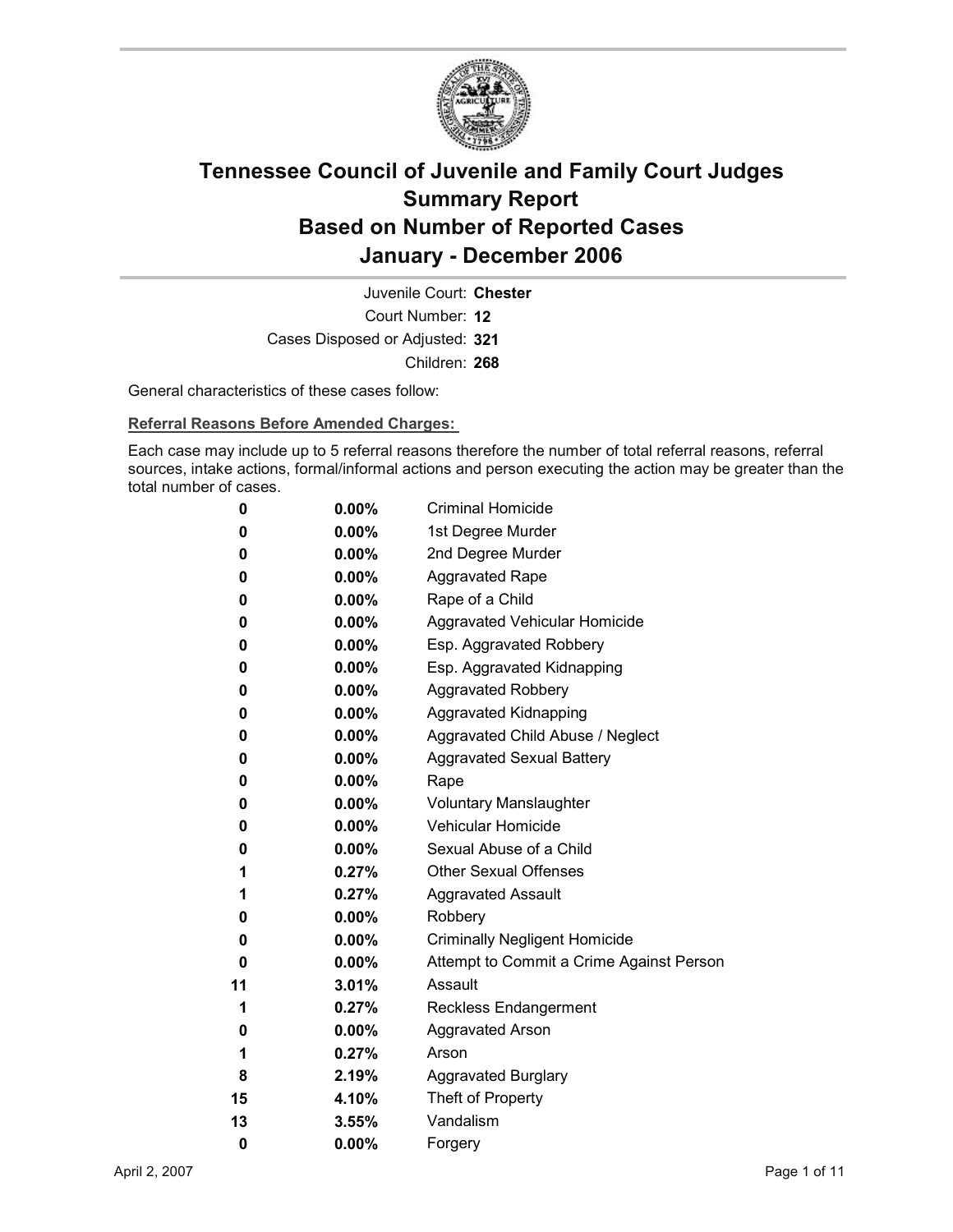

Juvenile Court: **Chester**

Court Number: **12**

Cases Disposed or Adjusted: **321**

Children: **268**

#### **Referral Reasons Before Amended Charges:**

Each case may include up to 5 referral reasons therefore the number of total referral reasons, referral sources, intake actions, formal/informal actions and person executing the action may be greater than the total number of cases.

| 0              | 0.00%    | <b>Worthless Checks</b>                                     |
|----------------|----------|-------------------------------------------------------------|
| 0              | 0.00%    | Illegal Possession / Fraudulent Use of Credit / Debit Cards |
| $\mathbf{2}$   | 0.55%    | <b>Burglary</b>                                             |
| 0              | $0.00\%$ | Unauthorized Use of a Vehicle                               |
| 0              | $0.00\%$ | <b>Cruelty to Animals</b>                                   |
| 0              | $0.00\%$ | Sale of Controlled Substances                               |
| 6              | 1.64%    | <b>Other Drug Offenses</b>                                  |
| 16             | 4.37%    | Possession of Controlled Substances                         |
| 0              | $0.00\%$ | <b>Criminal Attempt</b>                                     |
| 0              | $0.00\%$ | Carrying Weapons on School Property                         |
| 0              | $0.00\%$ | Unlawful Carrying / Possession of a Weapon                  |
| 0              | $0.00\%$ | <b>Evading Arrest</b>                                       |
| 0              | $0.00\%$ | Escape                                                      |
| 0              | $0.00\%$ | Driving Under Influence (DUI)                               |
| 18             | 4.92%    | Possession / Consumption of Alcohol                         |
| 1              | 0.27%    | Resisting Stop, Frisk, Halt, Arrest or Search               |
| 0              | $0.00\%$ | <b>Aggravated Criminal Trespass</b>                         |
| 0              | $0.00\%$ | Harassment                                                  |
| 0              | 0.00%    | Failure to Appear                                           |
| 0              | $0.00\%$ | Filing a False Police Report                                |
| 0              | $0.00\%$ | Criminal Impersonation                                      |
| 1              | 0.27%    | <b>Disorderly Conduct</b>                                   |
| 4              | 1.09%    | <b>Criminal Trespass</b>                                    |
| 0              | $0.00\%$ | <b>Public Intoxication</b>                                  |
| 0              | $0.00\%$ | Gambling                                                    |
| 108            | 29.51%   | Traffic                                                     |
| $\bf{0}$       | $0.00\%$ | <b>Local Ordinances</b>                                     |
| 4              | 1.09%    | Violation of Wildlife Regulations                           |
| 0              | $0.00\%$ | Contempt of Court                                           |
| $\overline{7}$ | 1.91%    | <b>Violation of Probation</b>                               |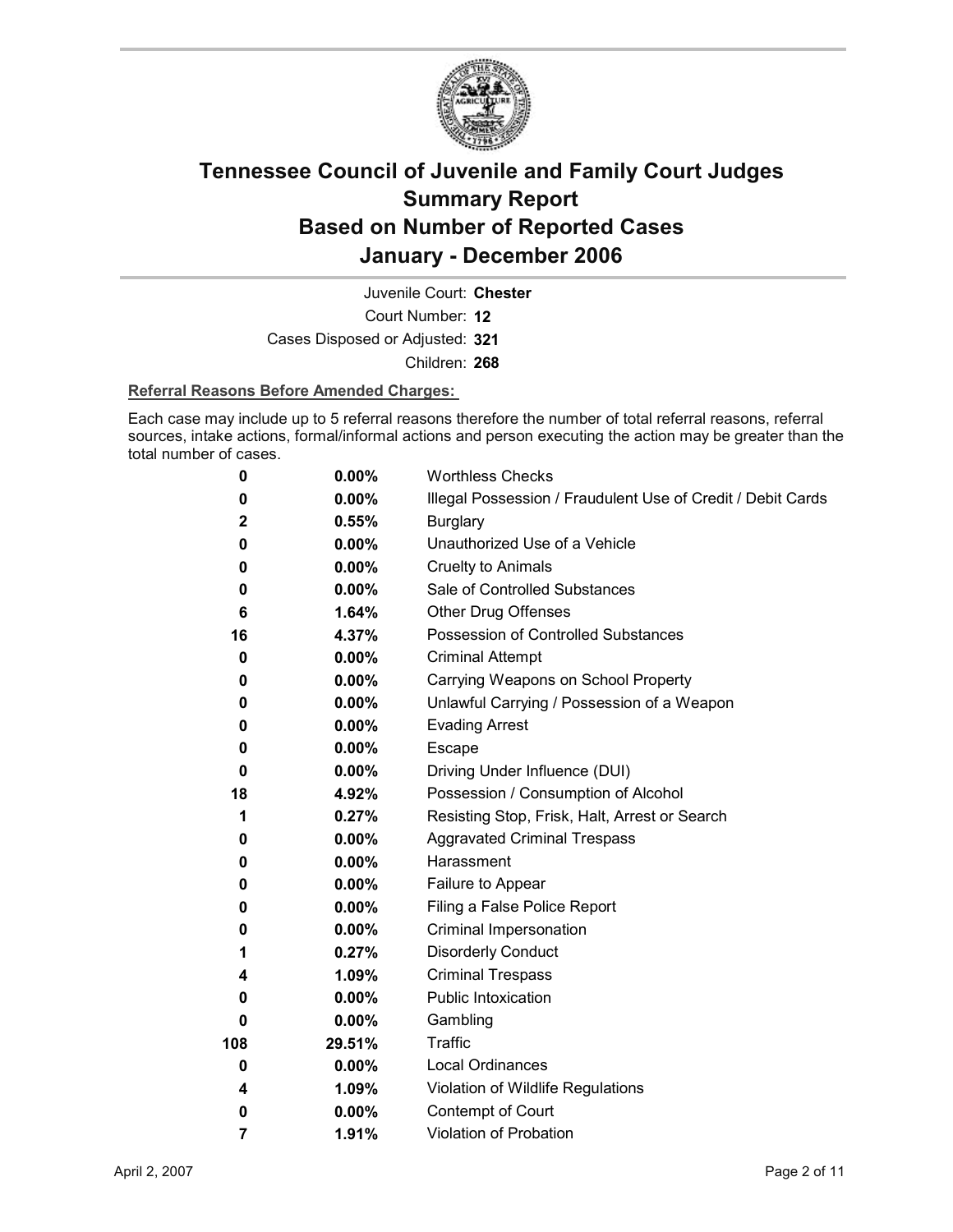

Court Number: **12** Juvenile Court: **Chester** Cases Disposed or Adjusted: **321** Children: **268**

#### **Referral Reasons Before Amended Charges:**

Each case may include up to 5 referral reasons therefore the number of total referral reasons, referral sources, intake actions, formal/informal actions and person executing the action may be greater than the total number of cases.

| 366                | 100.00%        | <b>Total Referrals</b>                |
|--------------------|----------------|---------------------------------------|
| 19                 | 5.19%          | Other                                 |
| 0                  | $0.00\%$       | <b>Consent to Marry</b>               |
| 0                  | 0.00%          | <b>Request for Medical Treatment</b>  |
| 46                 | 12.57%         | Child Support                         |
| 15                 | 4.10%          | Paternity / Legitimation              |
| $\overline{7}$     | 1.91%          | Visitation                            |
| 28                 | 7.65%          | Custody                               |
| $\mathbf{2}$       | 0.55%          | <b>Foster Care Review</b>             |
| 1                  | 0.27%          | <b>Administrative Review</b>          |
| $\mathbf 2$        | 0.55%          | <b>Judicial Review</b>                |
| 0                  | 0.00%          | Violation of Informal Adjustment      |
| 0                  | 0.00%          | Violation of Pretrial Diversion       |
| 0                  | 0.00%          | <b>Termination of Parental Rights</b> |
| 14                 | 3.83%          | Dependency / Neglect                  |
| $\bf{0}$           | $0.00\%$       | <b>Physically Abused Child</b>        |
| 0                  | 0.00%          | Sexually Abused Child                 |
| 0                  | 0.00%          | <b>Violation of Curfew</b>            |
| 0                  | $0.00\%$       | Violation of a Valid Court Order      |
| $\bf{0}$           | $0.00\%$       | Possession of Tobacco Products        |
| 0                  | $0.00\%$       | Out-of-State Runaway                  |
| 10<br>$\mathbf{2}$ | 2.73%<br>0.55% | Truancy<br>In-State Runaway           |
| 2                  | 0.55%          | <b>Unruly Behavior</b>                |
| 0                  | 0.00%          | <b>Violation of Aftercare</b>         |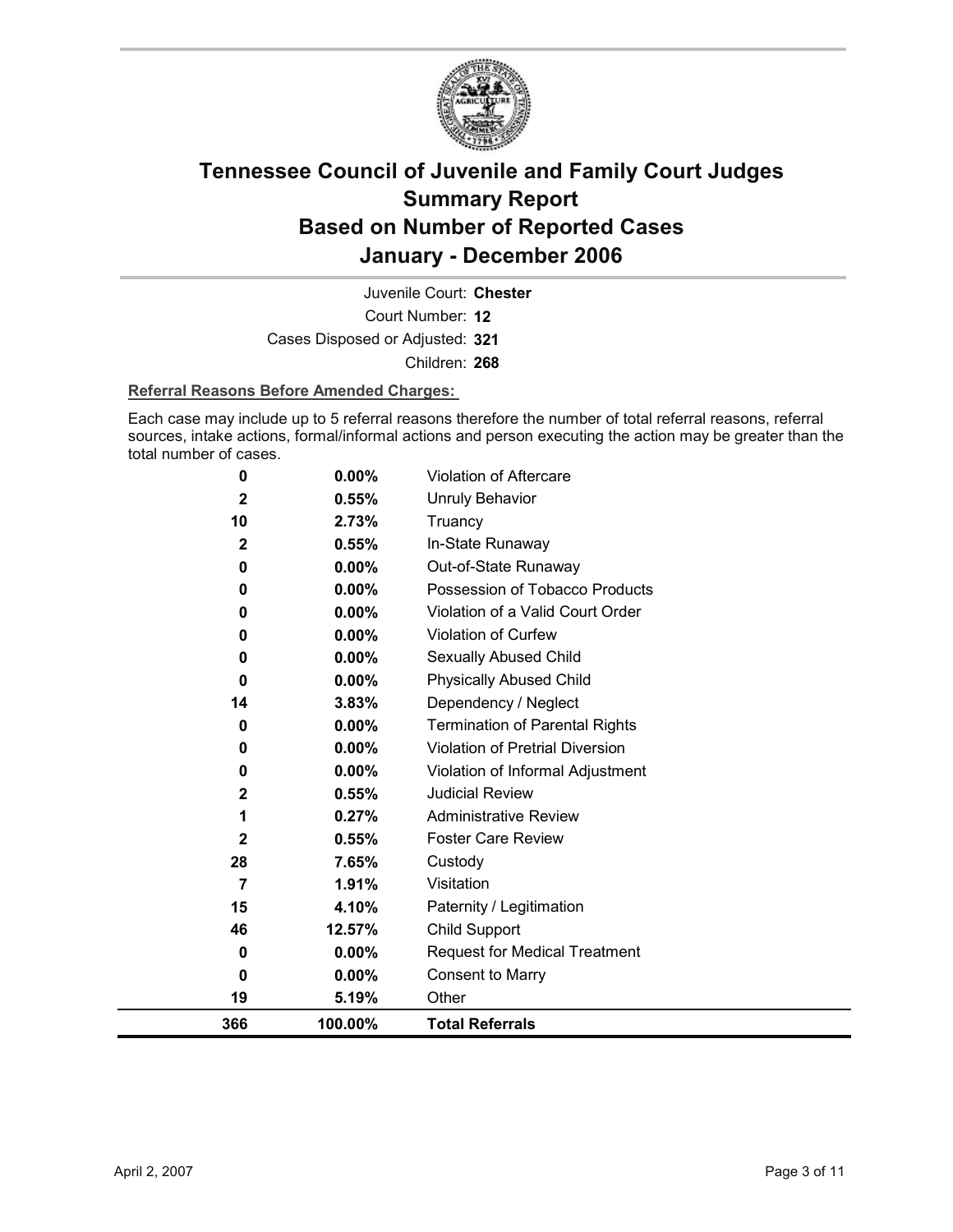

| 366                        | 100.00%                         | <b>Total Referral Sources</b>     |  |  |  |
|----------------------------|---------------------------------|-----------------------------------|--|--|--|
| 1                          | 0.27%                           | Other                             |  |  |  |
| 0                          | $0.00\%$                        | Unknown                           |  |  |  |
| 0                          | 0.00%                           | Hospital                          |  |  |  |
| 0                          | 0.00%                           | Child & Parent                    |  |  |  |
| 7                          | 1.91%                           | Victim                            |  |  |  |
| 0                          | 0.00%                           | <b>Other Court</b>                |  |  |  |
| 0                          | 0.00%                           | Social Agency                     |  |  |  |
| 8                          | 2.19%                           | <b>Court Staff</b>                |  |  |  |
| 58                         | 15.85%                          | <b>District Attorney's Office</b> |  |  |  |
| 7                          | 1.91%                           | Other State Department            |  |  |  |
| 29                         | 7.92%                           | <b>DCS</b>                        |  |  |  |
| $\bf{0}$                   | $0.00\%$                        | <b>CSA</b>                        |  |  |  |
| 15                         | 4.10%                           | School                            |  |  |  |
| 1                          | 0.27%                           | Self                              |  |  |  |
| 18                         | 4.92%                           | Relatives                         |  |  |  |
| 22                         | 6.01%                           | Parents                           |  |  |  |
| 200                        | 54.64%                          | Law Enforcement                   |  |  |  |
| <b>Referral Sources: 1</b> |                                 |                                   |  |  |  |
|                            | Children: 268                   |                                   |  |  |  |
|                            |                                 |                                   |  |  |  |
|                            | Cases Disposed or Adjusted: 321 |                                   |  |  |  |
|                            | Court Number: 12                |                                   |  |  |  |
|                            |                                 | Juvenile Court: Chester           |  |  |  |

#### **Age of Child at Referral: 2**

| 0<br>0 | $0.00\%$<br>$0.00\%$ | Ages 19 and Over<br>Unknown / Not Reported |  |
|--------|----------------------|--------------------------------------------|--|
|        |                      |                                            |  |
|        |                      |                                            |  |
|        |                      | Ages 17 through 18                         |  |
| 79     | 29.48%               | Ages 15 through 16                         |  |
| 14     | 5.22%                | Ages 13 through 14                         |  |
| 15     | 5.60%                | Ages 11 through 12                         |  |
| 80     | 29.85%               | Ages 10 and Under                          |  |
|        |                      | 29.85%<br>80                               |  |

<sup>1</sup> If different than number of Referral Reasons (366), verify accuracy of your court's data.

<sup>2</sup> One child could be counted in multiple categories, verify accuracy of your court's data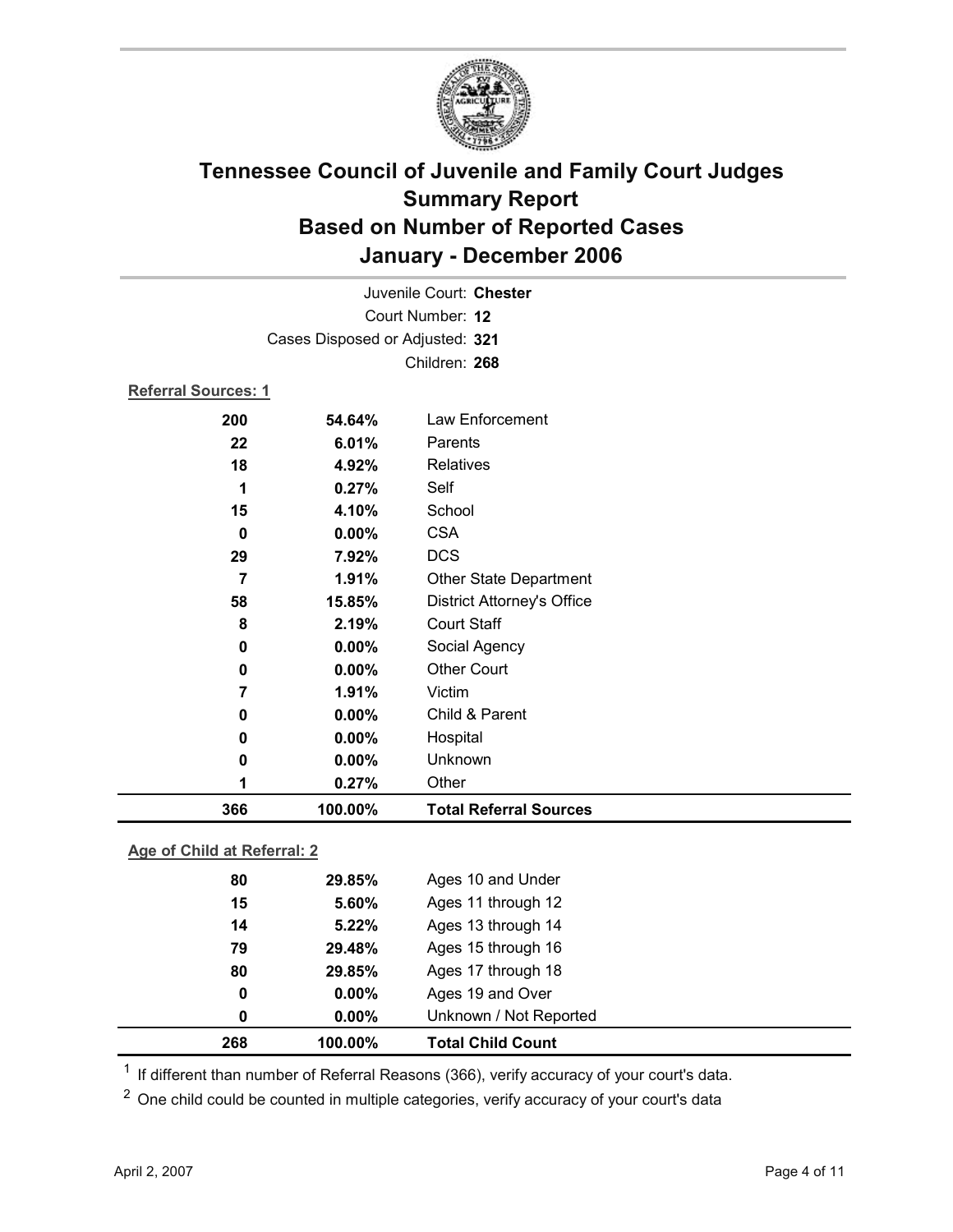

| Juvenile Court: Chester                 |                                 |                          |  |
|-----------------------------------------|---------------------------------|--------------------------|--|
| Court Number: 12                        |                                 |                          |  |
|                                         | Cases Disposed or Adjusted: 321 |                          |  |
|                                         |                                 | Children: 268            |  |
| Sex of Child: 1                         |                                 |                          |  |
| 175                                     | 65.30%                          | Male                     |  |
| 93                                      | 34.70%                          | Female                   |  |
| $\mathbf 0$                             | 0.00%                           | Unknown                  |  |
| 268                                     | 100.00%                         | <b>Total Child Count</b> |  |
| Race of Child: 1                        |                                 |                          |  |
| 213                                     | 79.48%                          | White                    |  |
| 48                                      | 17.91%                          | African American         |  |
| $\bf{0}$                                | 0.00%                           | Native American          |  |
| 0                                       | 0.00%                           | Asian                    |  |
| 5                                       | 1.87%                           | Mixed                    |  |
| 2                                       | 0.75%                           | Unknown                  |  |
| 268                                     | 100.00%                         | <b>Total Child Count</b> |  |
| <b>Hispanic Origin: 1</b>               |                                 |                          |  |
| 5                                       | 1.87%                           | Yes                      |  |
| 258                                     | 96.27%                          | No                       |  |
| 5                                       | 1.87%                           | Unknown                  |  |
| 268                                     | 100.00%                         | <b>Total Child Count</b> |  |
| <b>School Enrollment of Children: 1</b> |                                 |                          |  |
| 195                                     | 72.76%                          | Yes                      |  |
| 55                                      | 20.52%                          | No                       |  |
| 18                                      | 6.72%                           | Unknown                  |  |
| 268                                     | 100.00%                         | <b>Total Child Count</b> |  |

 $1$  One child could be counted in multiple categories, verify accuracy of your court's data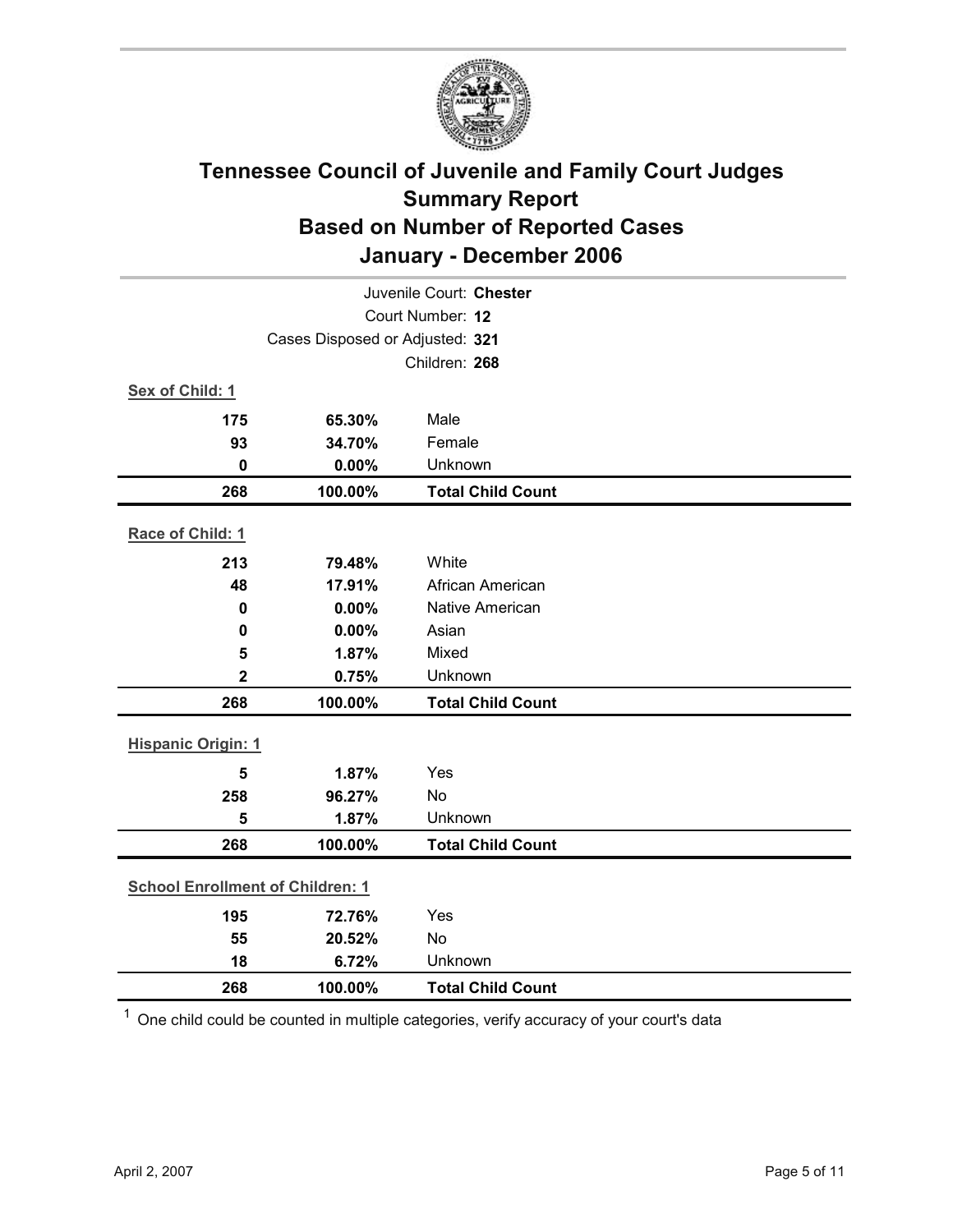

Court Number: **12** Juvenile Court: **Chester** Cases Disposed or Adjusted: **321** Children: **268 Living Arrangement of Child at Time of Referral: 1 58 21.64%** With Both Biological Parents **3 1.12%** With Father and Stepmother **11 4.10%** With Mother and Stepfather

| 268 | 100.00%  | <b>Total Child Count</b> |
|-----|----------|--------------------------|
| 1   | 0.37%    | Other                    |
| 17  | 6.34%    | Unknown                  |
| 1   | 0.37%    | Independent              |
| 0   | $0.00\%$ | In an Institution        |
| 1   | 0.37%    | In a Residential Center  |
| 12  | 4.48%    | In a Group Home          |
| 3   | 1.12%    | With Foster Family       |
| 1   | 0.37%    | With Adoptive Parents    |
| 29  | 10.82%   | <b>With Relatives</b>    |
| 21  | 7.84%    | <b>With Father</b>       |
| 110 | 41.04%   | With Mother              |
|     |          |                          |

#### **Type of Detention: 2**

| 321 | 100.00%  | <b>Total Detention Count</b> |
|-----|----------|------------------------------|
| 0   | $0.00\%$ | Other                        |
| 321 | 100.00%  | Does Not Apply               |
| 0   | $0.00\%$ | <b>Unknown</b>               |
| 0   | $0.00\%$ | Psychiatric Hospital         |
| 0   | $0.00\%$ | Jail - No Separation         |
| 0   | $0.00\%$ | Jail - Partial Separation    |
| 0   | $0.00\%$ | Jail - Complete Separation   |
| 0   | $0.00\%$ | Juvenile Detention Facility  |
| 0   | $0.00\%$ | Non-Secure Placement         |
|     |          |                              |

 $<sup>1</sup>$  One child could be counted in multiple categories, verify accuracy of your court's data</sup>

 $2$  If different than number of Cases (321) verify accuracy of your court's data.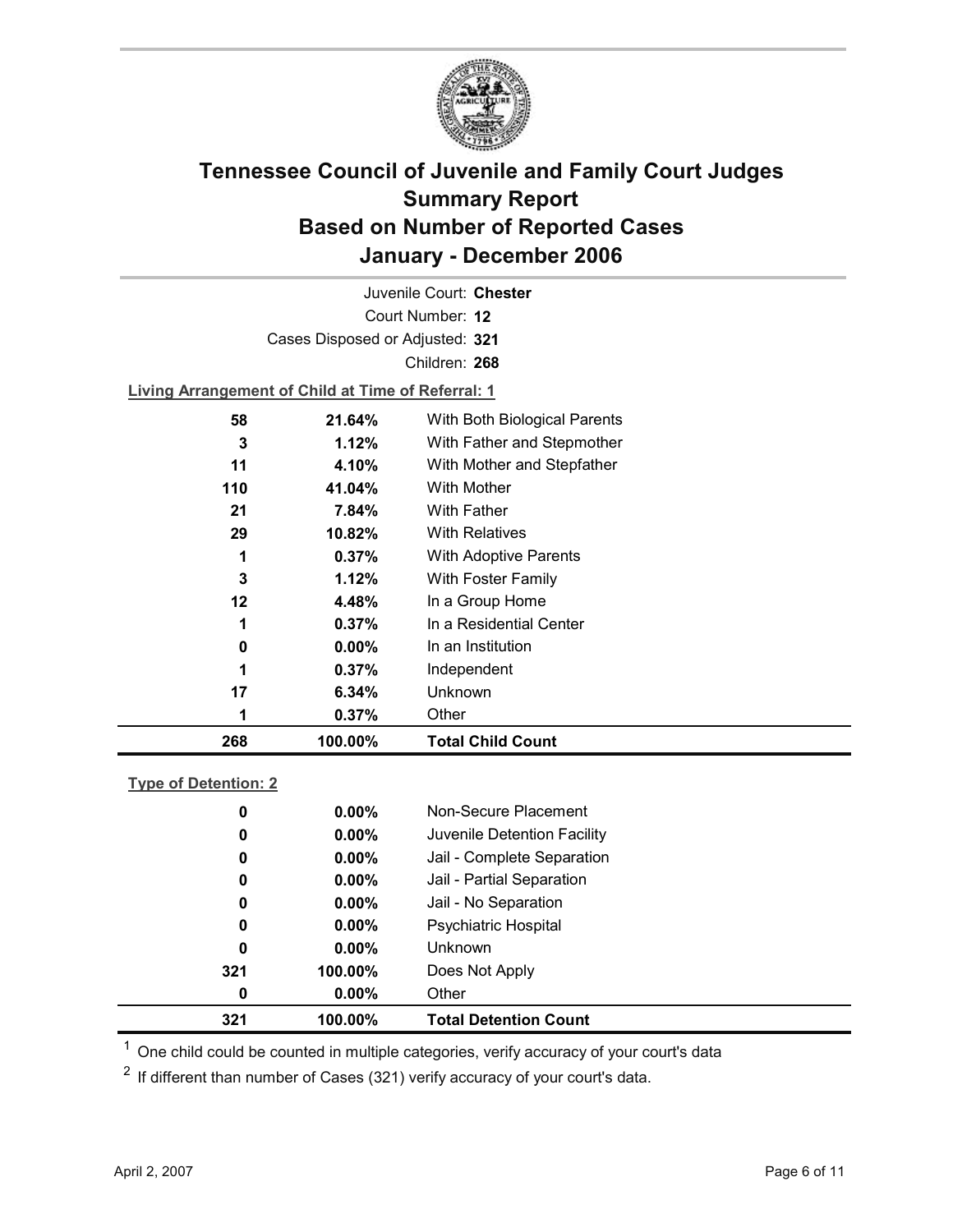

| Juvenile Court: Chester  |                                                    |                                      |  |  |
|--------------------------|----------------------------------------------------|--------------------------------------|--|--|
| Court Number: 12         |                                                    |                                      |  |  |
|                          | Cases Disposed or Adjusted: 321                    |                                      |  |  |
|                          | Children: 268                                      |                                      |  |  |
|                          | <b>Placement After Secure Detention Hearing: 1</b> |                                      |  |  |
| $\bf{0}$                 | 0.00%                                              | Returned to Prior Living Arrangement |  |  |
| 0                        | $0.00\%$                                           | Juvenile Detention Facility          |  |  |
| 0                        | 0.00%                                              | Jail                                 |  |  |
| 0                        | $0.00\%$                                           | Shelter / Group Home                 |  |  |
| 0                        | $0.00\%$                                           | <b>Foster Family Home</b>            |  |  |
| 0                        | $0.00\%$                                           | Psychiatric Hospital                 |  |  |
| 0                        | 0.00%                                              | Unknown / Not Reported               |  |  |
| 321                      | 100.00%                                            | Does Not Apply                       |  |  |
| 0                        | $0.00\%$                                           | Other                                |  |  |
|                          |                                                    |                                      |  |  |
| 321                      | 100.00%                                            | <b>Total Placement Count</b>         |  |  |
|                          |                                                    |                                      |  |  |
| <b>Intake Actions: 2</b> |                                                    |                                      |  |  |
| 254                      | 69.40%                                             | <b>Petition Filed</b>                |  |  |
| 8                        | 2.19%                                              | <b>Motion Filed</b>                  |  |  |
| 98                       | 26.78%                                             | <b>Citation Processed</b>            |  |  |
| 0                        | $0.00\%$                                           | Notification of Paternity Processed  |  |  |
| $\mathbf{2}$             | 0.55%                                              | Scheduling of Judicial Review        |  |  |
| 1                        | 0.27%                                              | Scheduling of Administrative Review  |  |  |
| $\mathbf{2}$             | 0.55%                                              | Scheduling of Foster Care Review     |  |  |
| 0                        | $0.00\%$                                           | Unknown                              |  |  |
| 0                        | $0.00\%$                                           | Does Not Apply                       |  |  |
| 1<br>366                 | 0.27%<br>100.00%                                   | Other<br><b>Total Intake Count</b>   |  |  |

 $1$  If different than number of Cases (321) verify accuracy of your court's data.

 $2$  If different than number of Referral Reasons (366), verify accuracy of your court's data.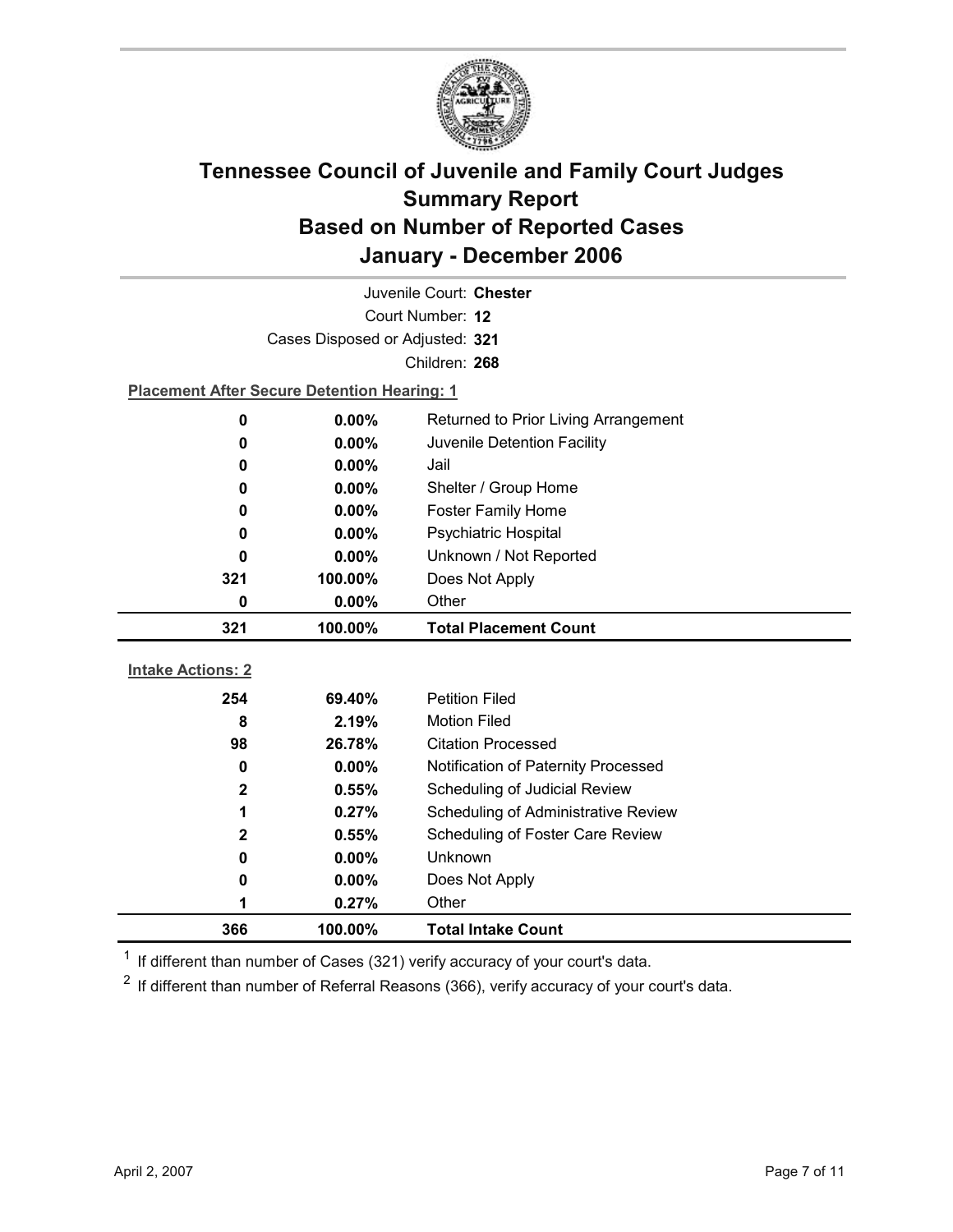

Court Number: **12** Juvenile Court: **Chester** Cases Disposed or Adjusted: **321** Children: **268**

#### **Last Grade Completed by Child: 1**

| 52                                      | 19.40%  | Too Young for School         |
|-----------------------------------------|---------|------------------------------|
| 0                                       | 0.00%   | Preschool                    |
| 0                                       | 0.00%   | Kindergarten                 |
| 0                                       | 0.00%   | 1st Grade                    |
| 1                                       | 0.37%   | 2nd Grade                    |
| 0                                       | 0.00%   | 3rd Grade                    |
| 1                                       | 0.37%   | 4th Grade                    |
| 1                                       | 0.37%   | 5th Grade                    |
| 0                                       | 0.00%   | 6th Grade                    |
| 4                                       | 1.49%   | 7th Grade                    |
| 4                                       | 1.49%   | 8th Grade                    |
| 10                                      | 3.73%   | 9th Grade                    |
| 14                                      | 5.22%   | 10th Grade                   |
| 30                                      | 11.19%  | 11th Grade                   |
| 24                                      | 8.96%   | 12th Grade                   |
| 1                                       | 0.37%   | Non-Graded Special Ed        |
| 11                                      | 4.10%   | <b>GED</b>                   |
| 8                                       | 2.99%   | Graduated                    |
| 0                                       | 0.00%   | <b>Never Attended School</b> |
| 104                                     | 38.81%  | Unknown                      |
| 3                                       | 1.12%   | Other                        |
| 268                                     | 100.00% | <b>Total Child Count</b>     |
| <b>Enrolled in Special Education: 1</b> |         |                              |
| 5                                       | 1.87%   | Yes                          |
| 163                                     | 60.82%  | No                           |
|                                         |         |                              |

 $1$  One child could be counted in multiple categories, verify accuracy of your court's data

**268 100.00% Total Child Count**

**100 37.31%** Unknown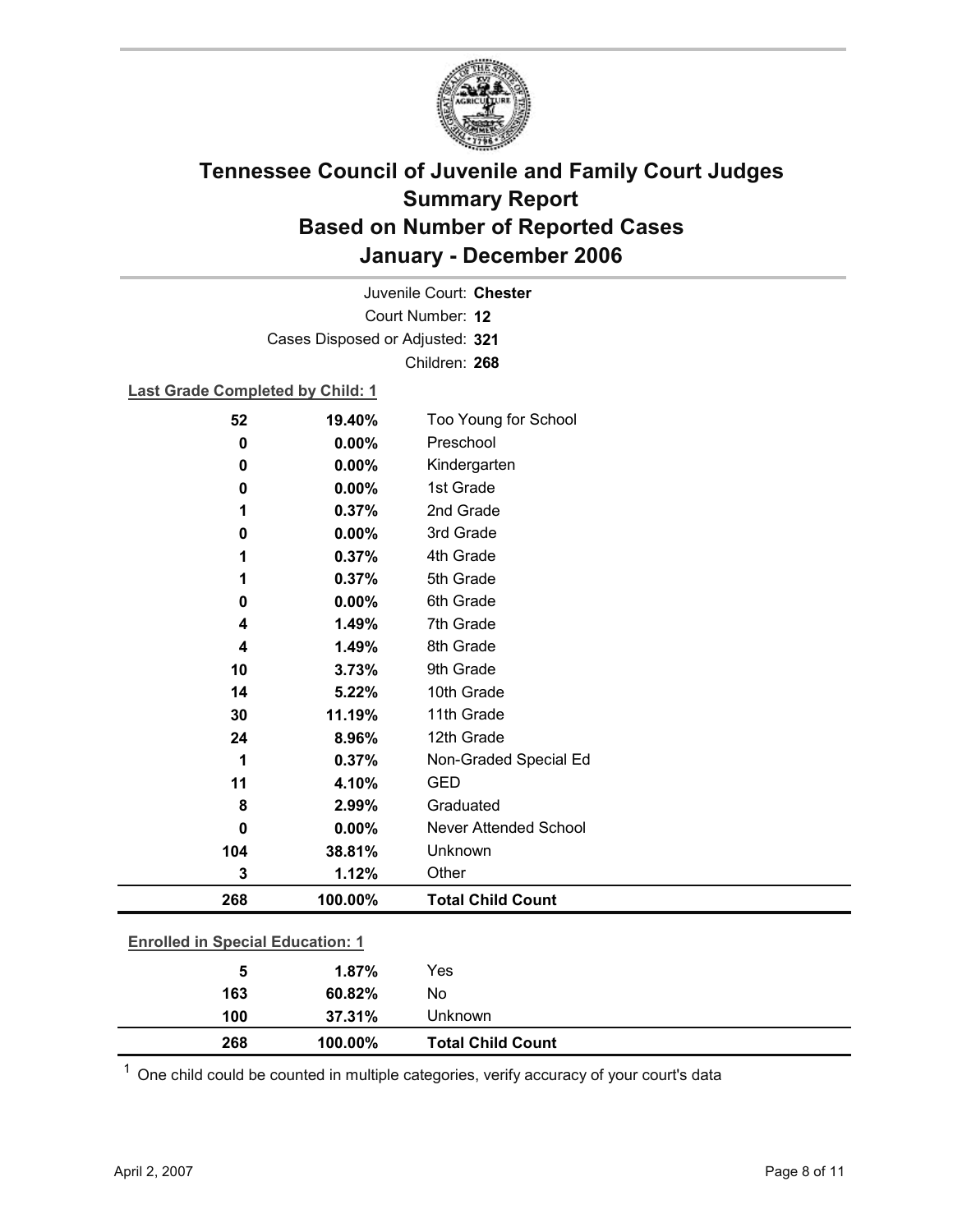

|                                     |               | Juvenile Court: Chester   |  |  |
|-------------------------------------|---------------|---------------------------|--|--|
|                                     |               | Court Number: 12          |  |  |
| Cases Disposed or Adjusted: 321     |               |                           |  |  |
|                                     | Children: 268 |                           |  |  |
| <b>Action Executed By: 1</b>        |               |                           |  |  |
| 366                                 | 100.00%       | Judge                     |  |  |
| 0                                   | $0.00\%$      | Referee                   |  |  |
| 0                                   | $0.00\%$      | <b>YSO</b>                |  |  |
| 0                                   | $0.00\%$      | Other                     |  |  |
| 0                                   | 0.00%         | Unknown / Not Reported    |  |  |
| 366                                 | 100.00%       | <b>Total Action Count</b> |  |  |
| <b>Formal / Informal Actions: 1</b> |               |                           |  |  |
| 121                                 | 33.06%        | Dismissed                 |  |  |

| 121 | 33.06%   | Dismissed                                      |
|-----|----------|------------------------------------------------|
| 1   | $0.27\%$ | Retired / Nolle Prosequi                       |
| 89  | 24.32%   | <b>Complaint Substantiated Delinquent</b>      |
| 10  | 2.73%    | <b>Complaint Substantiated Status Offender</b> |
| 1   | $0.27\%$ | Complaint Substantiated Dependent / Neglected  |
| 0   | $0.00\%$ | <b>Complaint Substantiated Abused</b>          |
| 0   | $0.00\%$ | <b>Complaint Substantiated Mentally III</b>    |
| 0   | $0.00\%$ | Informal Adjustment                            |
| 10  | 2.73%    | <b>Pretrial Diversion</b>                      |
| 4   | $1.09\%$ | <b>Transfer to Adult Court Hearing</b>         |
| 0   | $0.00\%$ | Charges Cleared by Transfer to Adult Court     |
| 126 | 34.43%   | <b>Special Proceeding</b>                      |
|     | 0.27%    | <b>Review Concluded</b>                        |
|     | $0.27\%$ | Case Held Open                                 |
| 2   | $0.55\%$ | Other                                          |
| 0   | $0.00\%$ | Unknown / Not Reported                         |
| 366 | 100.00%  | <b>Total Action Count</b>                      |

 $1$  If different than number of Referral Reasons (366), verify accuracy of your court's data.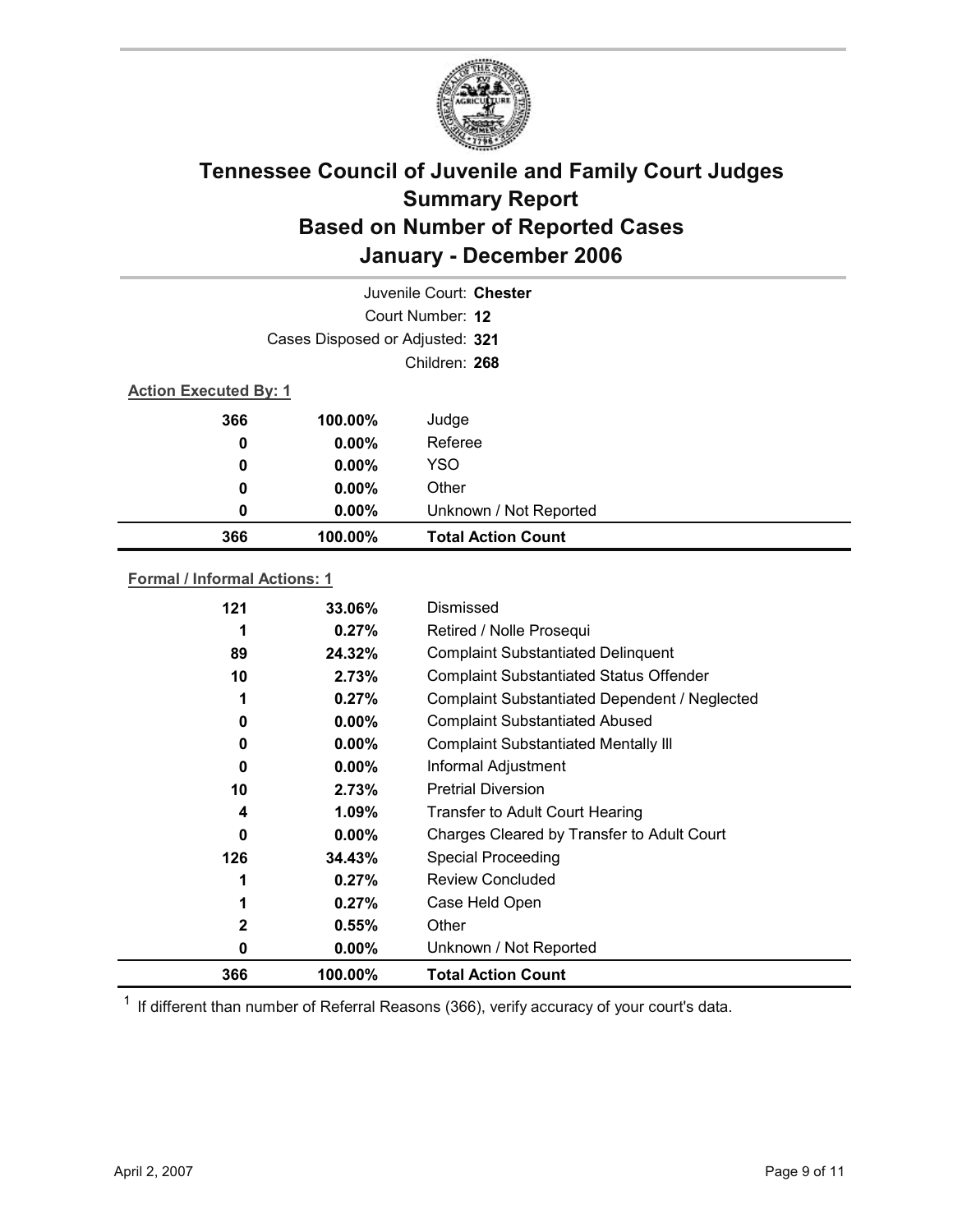

| Juvenile Court: Chester         |          |                                                       |  |  |
|---------------------------------|----------|-------------------------------------------------------|--|--|
| Court Number: 12                |          |                                                       |  |  |
| Cases Disposed or Adjusted: 321 |          |                                                       |  |  |
|                                 |          | Children: 268                                         |  |  |
| <b>Case Outcomes:</b>           |          | There can be multiple outcomes for one child or case. |  |  |
| 111                             | 22.07%   | <b>Case Dismissed</b>                                 |  |  |
| 0                               | 0.00%    | Case Retired or Nolle Prosequi                        |  |  |
| $\mathbf 2$                     | 0.40%    | Warned / Counseled                                    |  |  |
| 3                               | 0.60%    | Held Open For Review                                  |  |  |
| 2                               | 0.40%    | Supervision / Probation to Juvenile Court             |  |  |
| 0                               | $0.00\%$ | <b>Probation to Parents</b>                           |  |  |
| 4                               | 0.80%    | Referral to Another Entity for Supervision / Service  |  |  |
| 8                               | 1.59%    | Referred for Mental Health Counseling                 |  |  |
| 13                              | 2.58%    | Referred for Alcohol and Drug Counseling              |  |  |
| $\bf{0}$                        | 0.00%    | Referred to Alternative School                        |  |  |
| 0                               | $0.00\%$ | Referred to Private Child Agency                      |  |  |
| 2                               | 0.40%    | Referred to Defensive Driving School                  |  |  |
| 0                               | $0.00\%$ | Referred to Alcohol Safety School                     |  |  |
| 0                               | 0.00%    | Referred to Juvenile Court Education-Based Program    |  |  |
| 4                               | 0.80%    | Driver's License Held Informally                      |  |  |
| 0                               | $0.00\%$ | <b>Voluntary Placement with DMHMR</b>                 |  |  |
| 0                               | 0.00%    | <b>Private Mental Health Placement</b>                |  |  |
| 0                               | $0.00\%$ | <b>Private MR Placement</b>                           |  |  |
| 0                               | $0.00\%$ | Placement with City/County Agency/Facility            |  |  |
| 0                               | $0.00\%$ | Placement with Relative / Other Individual            |  |  |
| 18                              | 3.58%    | Fine                                                  |  |  |
| 0                               | $0.00\%$ | <b>Public Service</b>                                 |  |  |
| 12                              | 2.39%    | Restitution                                           |  |  |
| 0                               | 0.00%    | Runaway Returned                                      |  |  |
| 9                               | 1.79%    | No Contact Order                                      |  |  |
| 0                               | 0.00%    | Injunction Other than No Contact Order                |  |  |
| 0                               | 0.00%    | <b>House Arrest</b>                                   |  |  |
| 0                               | $0.00\%$ | <b>Court Defined Curfew</b>                           |  |  |
| 0                               | $0.00\%$ | Dismissed from Informal Adjustment                    |  |  |
| 1                               | 0.20%    | <b>Dismissed from Pretrial Diversion</b>              |  |  |
| 14                              | 2.78%    | Released from Probation                               |  |  |
| 4                               | 0.80%    | <b>Transferred to Adult Court</b>                     |  |  |
| 0                               | 0.00%    | <b>DMHMR Involuntary Commitment</b>                   |  |  |